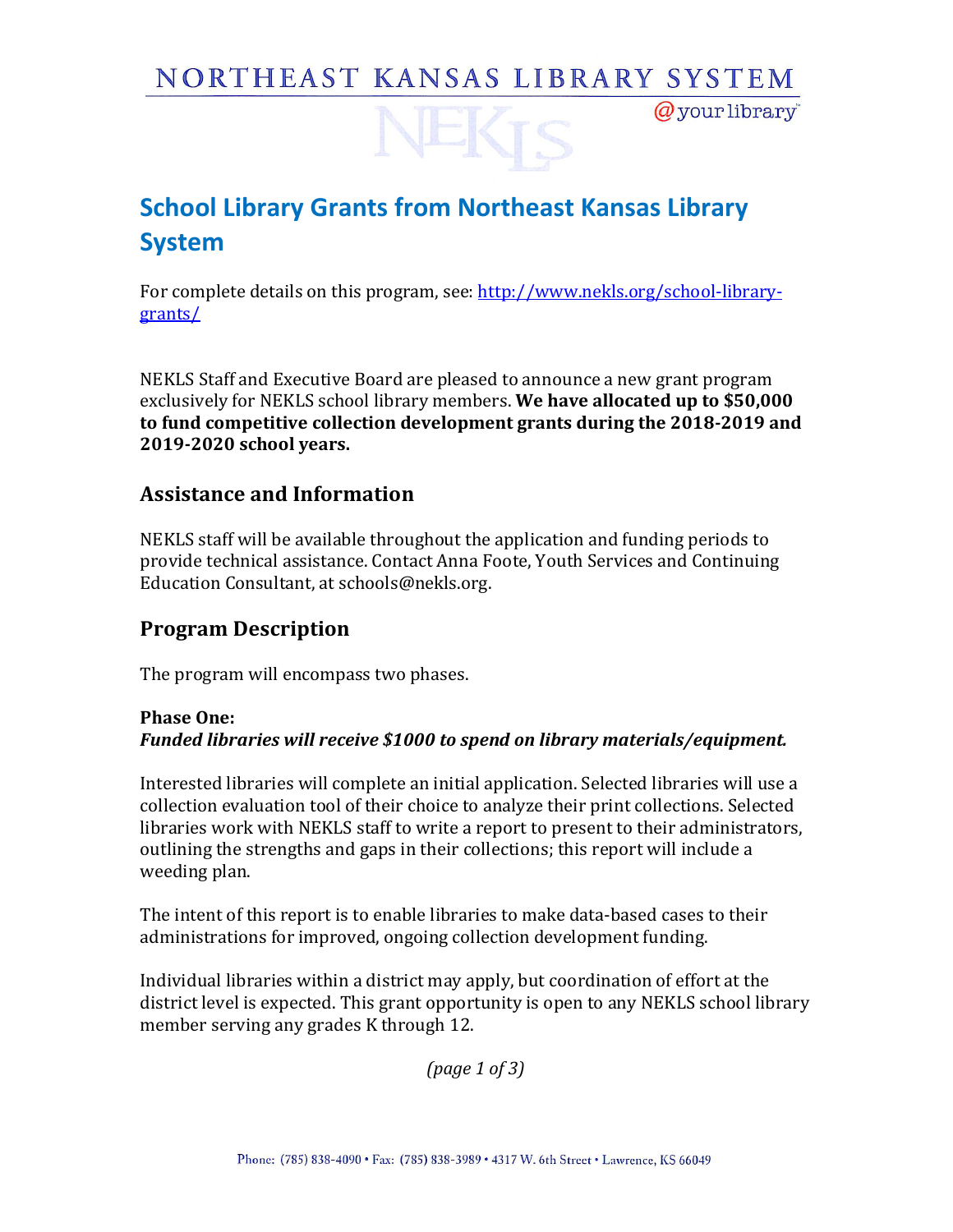# NORTHEAST KANSAS LIBRARY SYSTEM

 $Q$  your library

# **School Library Grants from Northeast Kansas Library System, continued**

To help offset any costs of the collection evaluation tool and staff time, selected libraries will each receive grants of \$1000, to be spent on library materials or equipment. 

Examples of collection evaluation tools include:

- Children's Plus Collections Plus
- Ebsco Core Collections
- Follett Titlewave
- Mackin CAPS

#### **Phase Two:**

#### Funded libraries will receive \$5,000 for print materials. Libraries may receive *up* to \$3,000 in additional funds to be spent on print and/or electronic materials. Additional funds will be based on a dollar-for-dollar match by school *administration.*

Selected libraries will create a selection plan to address gaps in their print collections, and present their plans to their administrations. Funded libraries will receive \$5,000 for print materials.

Libraries may receive up to \$3,000 in additional funds to be spent on print and/or electronic materials. Additional funds will be based on a dollar-for-dollar match by school administration.

Selected libraries will submit a written final report to NEKLS. The report will include data, photos and stories.

### **Outcomes**

Successful participation in this grant program is expected to result in the following outcomes:

- Increased usage of library materials by students,
- Increased usage of library space by students, and
- Increased collaboration among library staff and teaching staff.

*(page 2 of 3)*